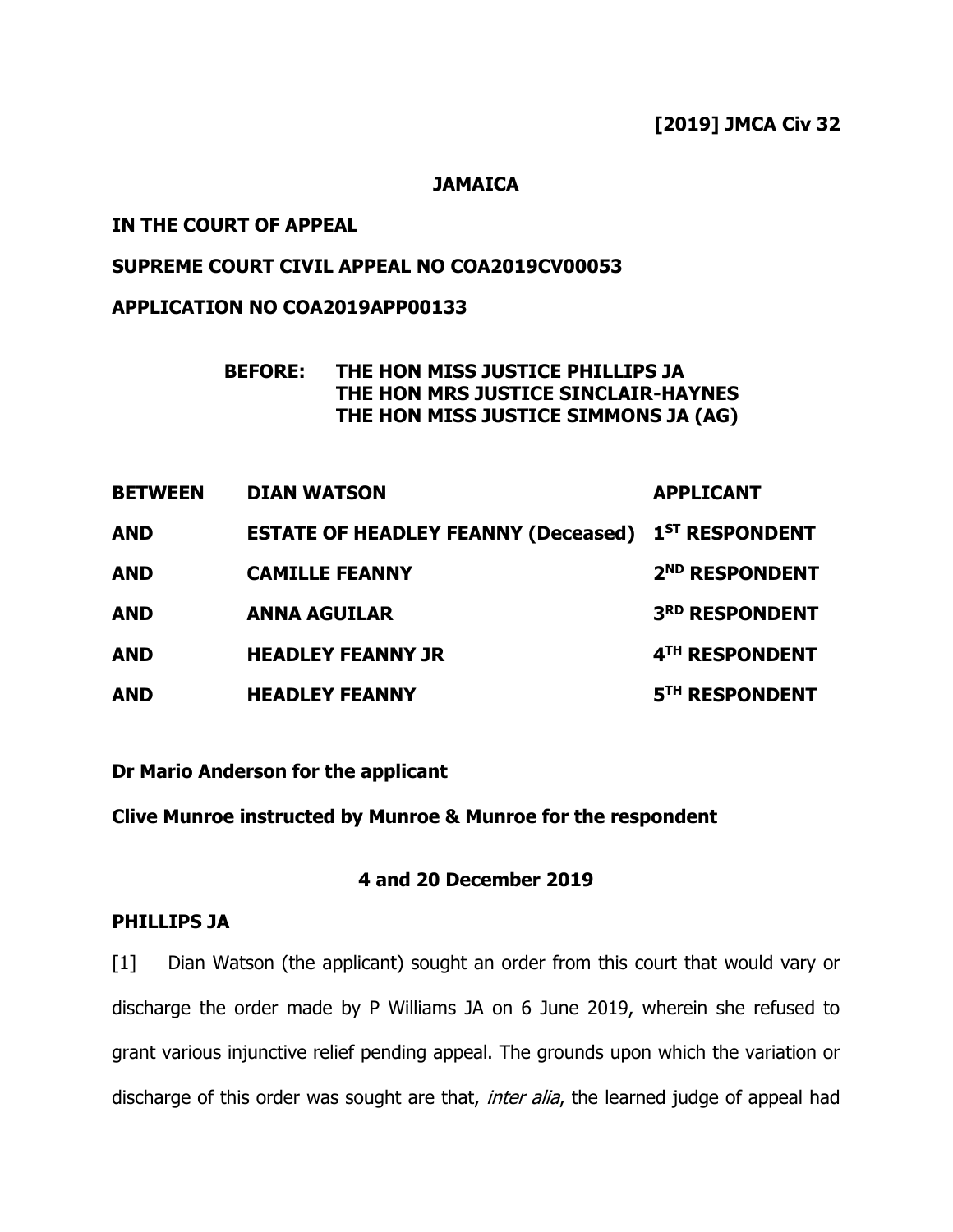erred in not accepting that for the purposes of Part 64 of the Civil Procedure Rules 2002 (CPR), a bill of costs is equivalent to a claim; and had used the wrong test in determining whether to grant injunctive relief.

#### **Background**

[2] The applicant (an attorney-at-law) was retained by the estate of Headley Feanny (deceased), whose personal representatives are Dr Camille Feanny, Ms Anna Feanny, Mr Headley Feanny Jr and Mr Headley Feanny (the respondents), to obtain a grant of probate and transmission of properties in the said estate to the executors. The estate terminated that retainer before the process was complete and engaged the services of other attorneys-at-law. The applicant claimed that the estate was indebted to her for unpaid legal fees, and so she lodged a caveat against the estate. A bill of costs was laid against the respondents in the sum of \$225,191,591.90. No points of dispute having been filed, a default costs certificate was issued against the respondents.

[3] Having received a notice to caveator from the National Land Agency that the respondents had lodged a transfer with respect to property owned by the estate, the applicant sought an injunction, ex parte, restraining that transfer. That application was heard by Thomas J on 3 April 2019, who made orders restraining the sale of that particular property, and preventing the removal of the caveat lodged against the estate, until 30 April 2019, on condition that the applicant filed a supplemental affidavit giving her usual undertaking as to damages in the claim, in the event that her attempt to recover the sums due was unsuccessful. An affidavit was filed by the applicant in compliance with that condition.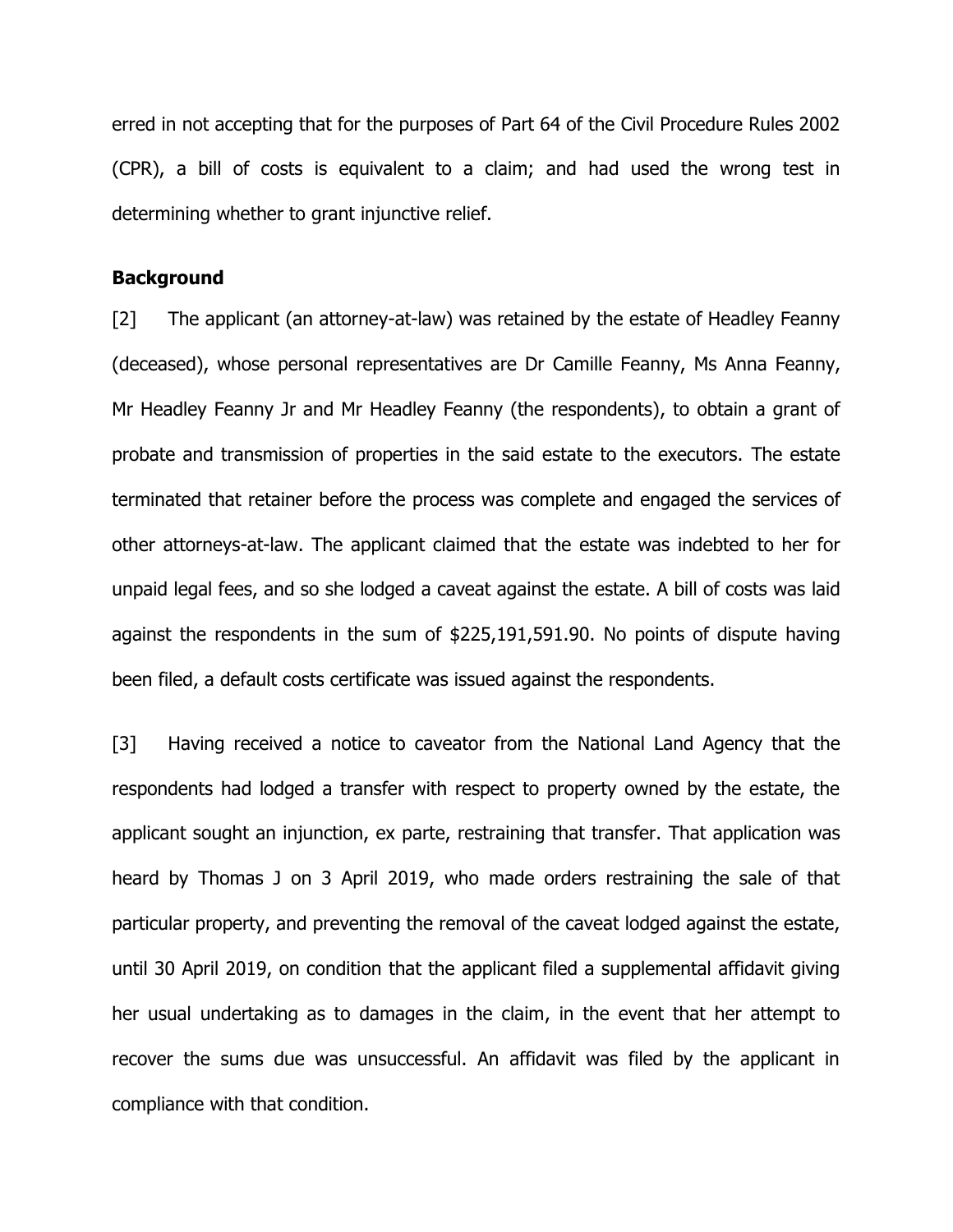[4] The respondents filed an application seeking to, *inter alia*, strike out the bill of costs that had been laid, the default costs certificate that had been issued pursuant thereto, and to discharge the order made by Thomas J. The main grounds of that application were that the bill of costs that had been laid did not constitute a claim pursuant to the Legal Profession Act (LPA) and the CPR, and so there was no claim before the court; the order has been made ex parte; the applicant had no interest in the estate; and the estate was not indebted to the applicant. That application was heard by L Pusey J on 15 May 2019, who made the following orders:

- "a) Interim order made on the  $3<sup>rd</sup>$  day of April, 2019 by the Honourable Miss Justice A. Thomas is discharged.
- b) The Court rules that this matter as presently formulated does not lend itself to injunctive relief.
- c) Costs of this hearing to the Respondents to be taxed if not agreed.
- d) Leave to appeal refused...."

[5] An appeal against that decision was filed on 29 May 2019, and amended on 17 June 2019, challenging various findings of fact and law as follows:

- "1. That an Attorney laying a Bill of Costs against her client was not equivalent to filing a claim in the Supreme Court.
- 2. That a Default Costs Certificate was not equivalent to an Order of Judgment of the Court despite the clear wording of Rule 64.2(3) of the Civil Procedure Rules 2002 and the definitions therein of the term 'order'.
- 3. That the [applicant] had to file a separate Claim to determine her interest in the Estate of Headley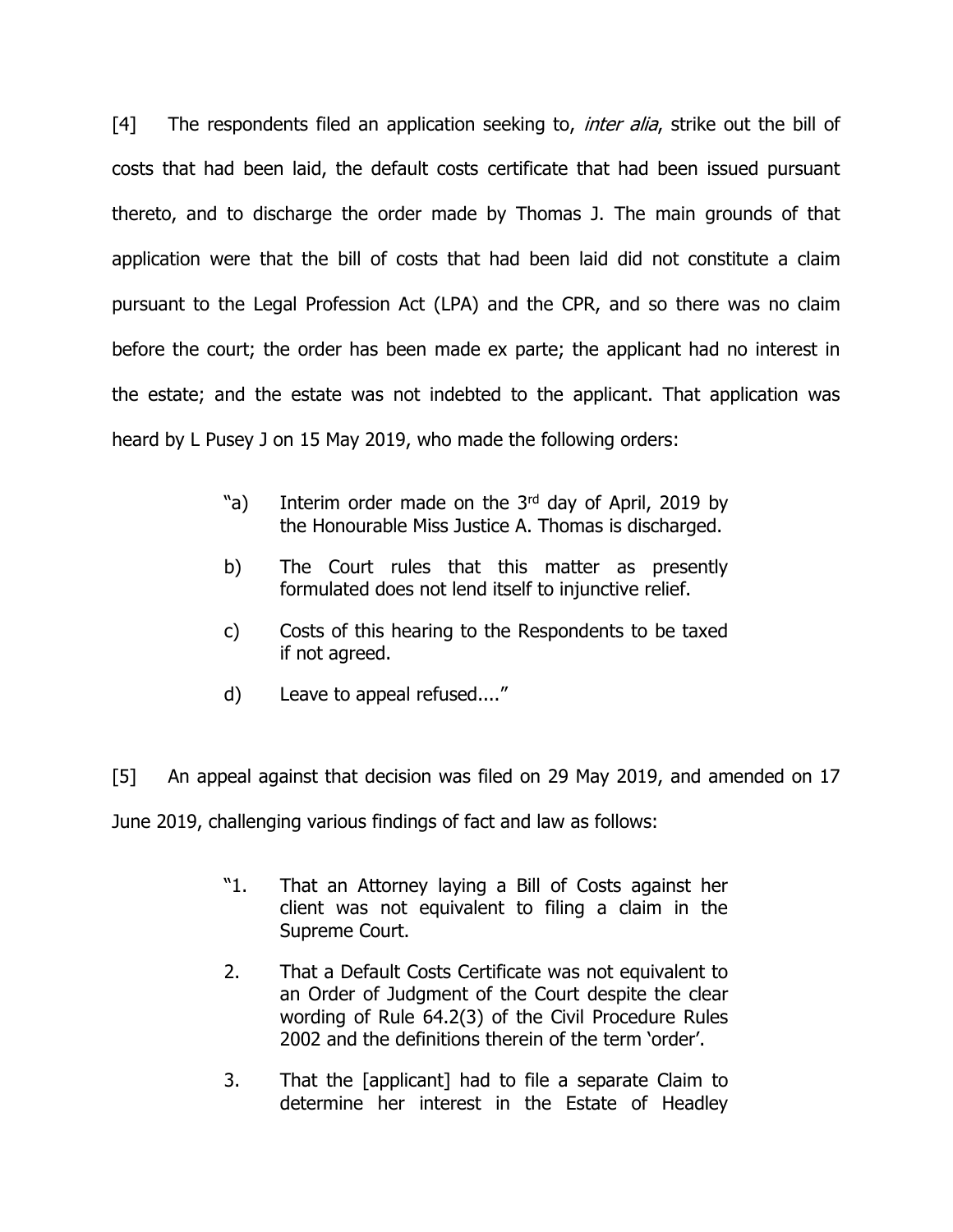Feanny, when the Respondent had already done so on the 16th day of April, 2019 by filing Claim No. SU 2019 CV 01657 and in fact, a Default Costs Certificate was issued determining the extent of her interest in this claim SU 2019 CV 00262."

- [6] The appeal was filed on the following eight grounds:
	- "1. That the Learned Judge erred by finding that the Bill of Costs was not equivalent to a Claim in the Supreme Court.
	- 2. The Learned judge erred by finding that a Default Costs Certificate was not equivalent to an Order of Judgment of the Court.
	- 3. The Learned Judge, failed to recognize that the SU 2019 CV 01657 had been filed by the Respondents to determine the interests of the [applicant] on the 16<sup>th</sup> day of April, 2019, which was before the Inter Partes Hearing held on the 15<sup>th</sup> day of May, 2019.
	- 4. The Learned Judge erred in discharging the interim Injunction on the basis that it was not formulated as required by Civil Procedure Rules 2002, Part 17.
	- 5. The Learned Judge failed to appreciate that the extent of the charge against the estate was determined by the taxation procedure, and that this was a charge against the Estate of Headley Feanny.
	- 6. The Learned Judge failed to apply or consider the principles of post judgment relief.
	- 7. The Learned Trial Judge failed to consider the effect of a Solicitor's/Attorney's lien on the Estate and the role of equity in protecting such a lien.
	- 8. The Learned Judge failed to analyse the principles of granting an injunction."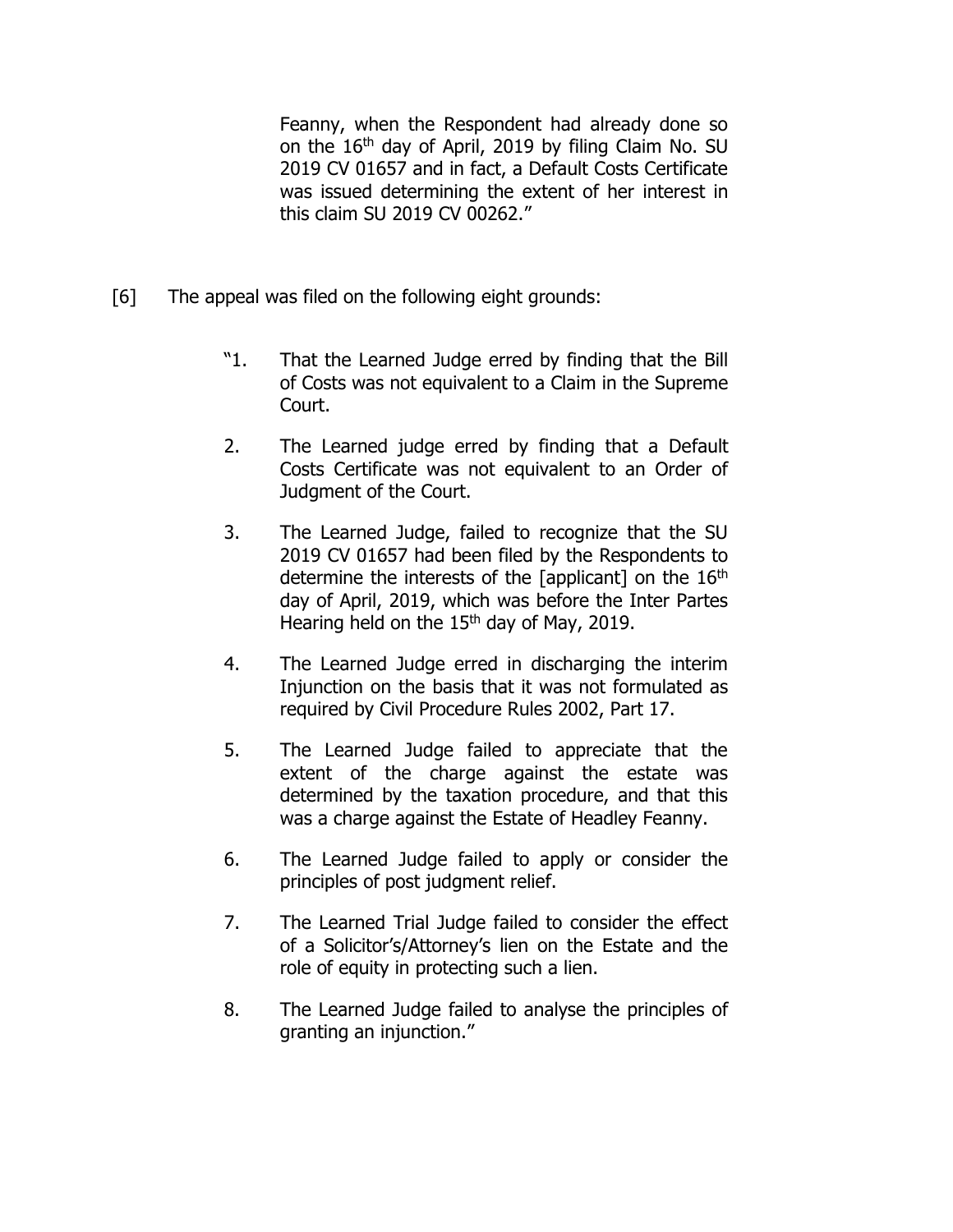- [7] The orders being sought in the appeal are:
	- "1. That an injunction be granted restraining the Respondents/Executors or their agents, and the Registrar of Titles from dealing with transfer no 2169154 until further ordered by this Court.
	- 2. That Caveat no. 2148976 shall not be removed from the Titles in the Estate until further ordered by this Court.
	- 3. In the event, that Caveat number 2148976 on the title of property registered at Volume 1078 Folio 6 has lapsed, that the proceeds of the sale of property registered at Volume 1078 Folio 6 be paid into Court until the appeal is determined.
	- 4. Costs of this Appeal and costs below to the [applicant] to be agreed or taxed."

[8] On 29 May 2019, the applicant also filed a notice of application seeking orders restraining the registration of the property for which the transfer was being sought; preventing the removal of the caveat that had been lodged against the estate; or in the alternative, if the caveat had lapsed, for payment of the proceeds of sale of that property into court. The notice of application was heard by P Williams JA on 6 June 2019, where she made the following orders:

> "Application for injunction pending appeal under rule  $2.11(1)(c)$  of the Court of Appeal Rules is required to show that [the] applicant has an appeal that shows a reasonable prospect of success. The applicant has failed to demonstrate that Pusey J was plainly wrong in discharging the interim injunction.

> It seems to me that even after billing the former client, the applicant would still be required to commence an action for recovery of the fees which would require filing a claim. See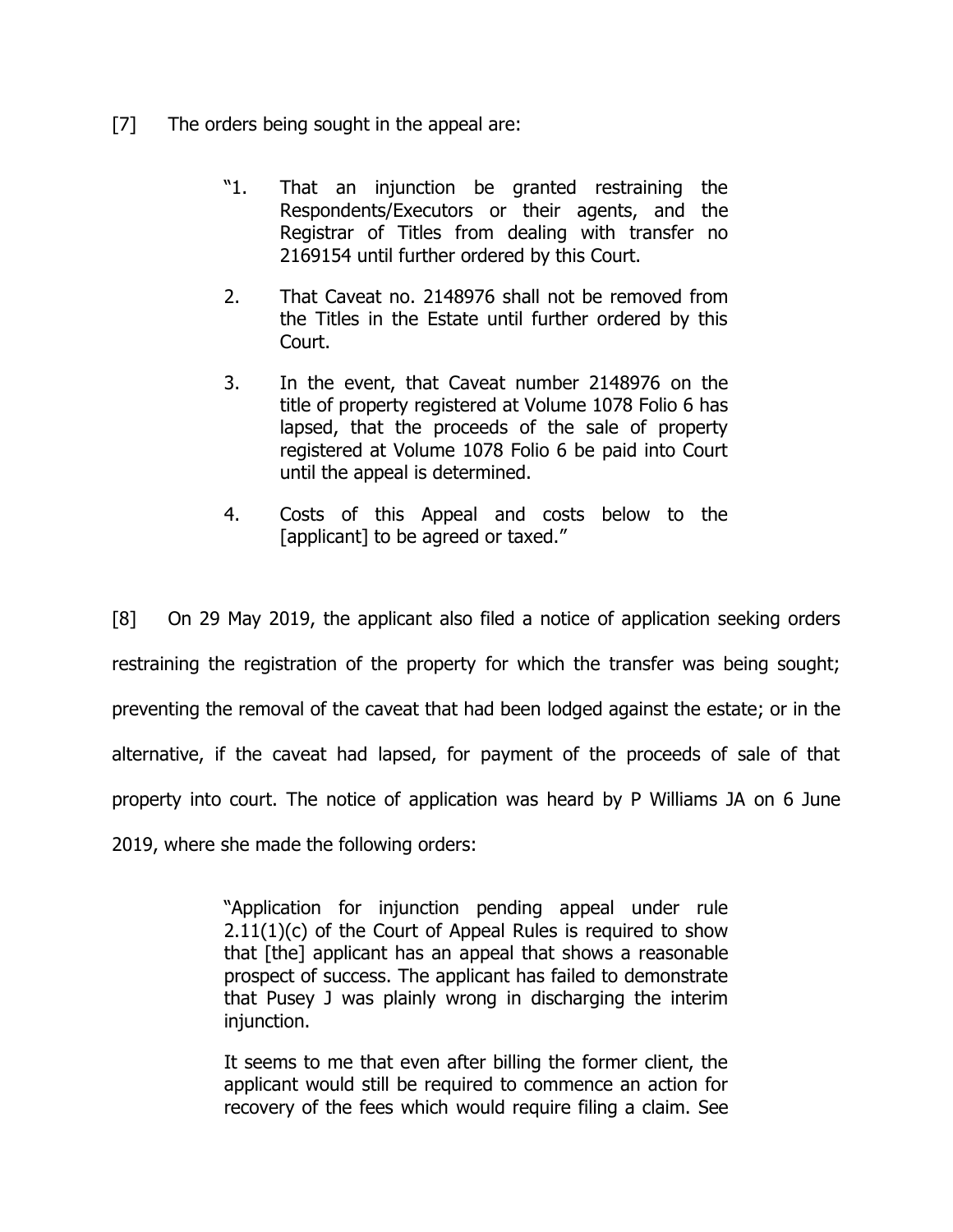sec 22 Legal [Profession] Act and [8.1(1)] of the Civil Procedure Rules.

In any event, I am not satisfied that the injunctive relief applied for would have been appropriate in these circumstances.

The notice of application for court orders filed 29<sup>th</sup> May 2019 is therefore refused."

# **The application to vary or discharge the order of P Williams JA**

[9] As indicated, on 24 June 2019, the applicant filed an application before the full Court of Appeal, seeking to vary or discharge the order made by P Williams JA on 6

June 2019, on the following grounds:

- "1. The Court has the power pursuant to Section 2.11 (2) of the Court of Appeal Rules to vary or discharge any order made by a single judge.
- 2. Section 22 of the Legal Profession Act provides that an Attorney seeking to recover her costs may have her bill taxed; the Applicant in fact did lay a bill of costs and obtained a Default Costs Certificate, dated the  $8<sup>th</sup>$  day of March, 2019.
- 3. Filing a bill of costs pursuant to Part 64 of the Civil Procedure Rules by an Attorney for costs against her client is equivalent to a claim for the purposes of the Civil Procedure Rules and thus satisfies Rules [8.1(1)] in all of the circumstances.
- 4. The Applicant is entitled to an injunction to protect her Solicitor's lien.
- 5. Injunctive relief ought to have been granted to keep the caveat in place on property registered at Volume 1078 Folio 6 and not to remove the said caveat from other properties in the Estate as a part of post – judgment relief to protect the Court's Order granting the Default Costs Certificate or as prayed for in the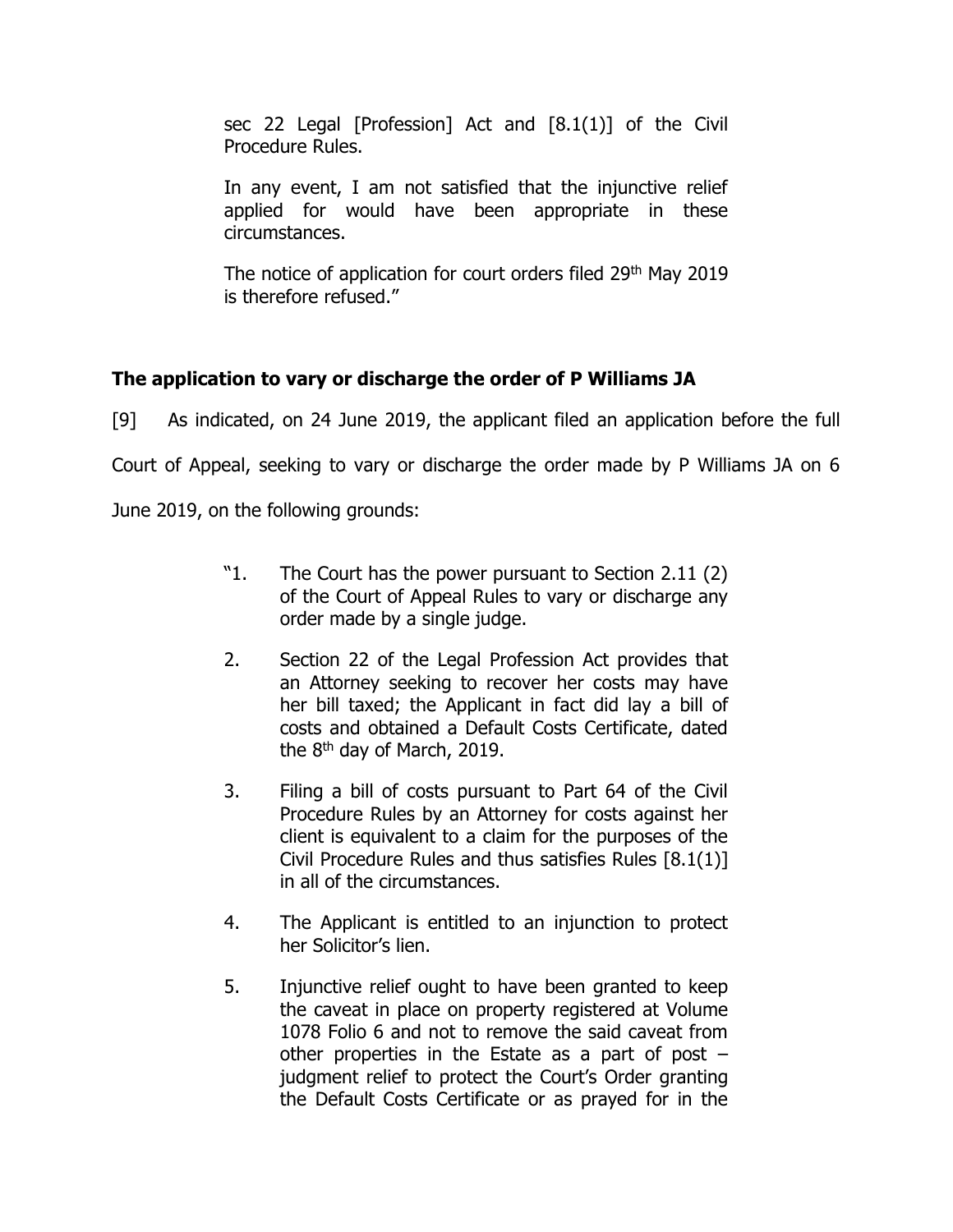alternative that the net proceeds of the sale be paid into Court until the appeal is heard.

6. The test for injunctive relief ought to be analysed based on the established principles of whether there is a serious issue to be tried and whether granting such an injunction causes irremediable harm to the Applicant or the Respondents, rather than whether the applicant has a reasonable prospect of success."

### **Discussion and analysis**

[10] It is clear that this court has the power to vary or discharge an order made by a single judge of this court (see rule 2.11(3) of the Court of Appeal Rules 2002 (CAR)).

[11] Section 22 of the LPA, particularly section 22(4), does provide for an attorney (the applicant) to have fees taxed by the taxing master after giving notice to the party (the estate of Headley Feanny), and to proceed as if a reference for such taxation had been ordered by the court. However, the issue which forms a main ground of appeal before the court in the notice of appeal and which is yet to be heard, is whether that bill of costs is equivalent to a claim in the Supreme Court.

[12] To draw an analogy between the applicant's bill of costs (which must be taxed) and a notice of appeal being filed as an originating document, Dr Mario Anderson, counsel for the applicant, relied on the statement of Brooks JA from this court in **RBC** 

**Royal Bank (Jamaica) Limited and Others v Ocean Chimo Limited** [2016] JMCA App 2. The main issue in that case was whether a notice of appeal was equivalent to a claim form. In deciding that issue, Brooks JA at paragraph [25] said: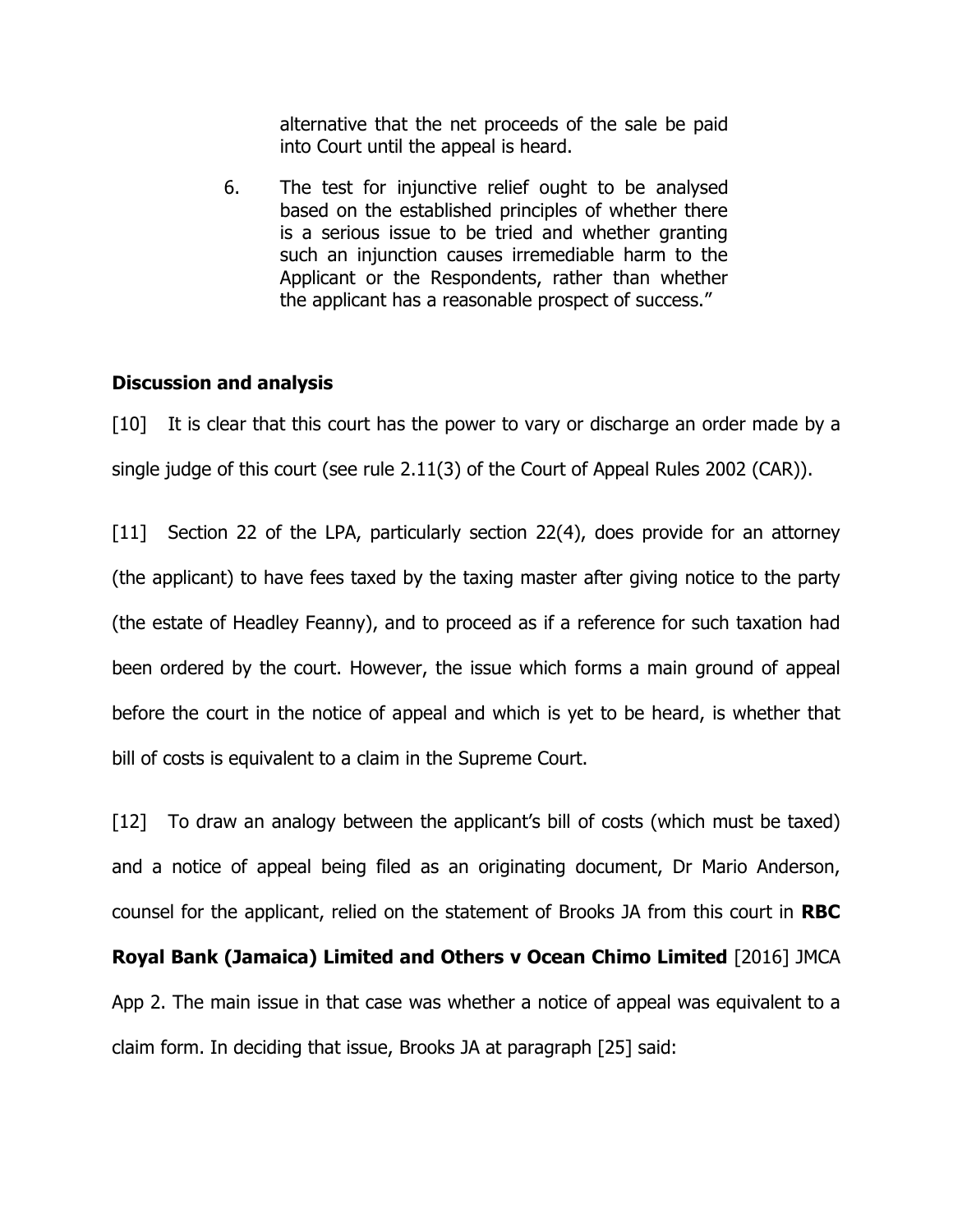"...[I]t must be held that for these purposes a notice of appeal was the equivalent of a claim form. This inference may be drawn from the fact that both documents are originating documents for the purposes of the proceedings before the respective courts...."

[13] It is of significance to note **Royal Bank (Jamaica) Limited v Ocean Chimo** related to a completely different situation, as it turned on whether time ran in the long vacation for the purposes of filing a notice of appeal. It followed the dictum in **Michael Stern v Richard Edward Azan and Another** (unreported), Court of Appeal, Jamaica, Supreme Court Civil Appeal No 93/2008, Application No 122/2008, judgment delivered 19 September 2009, that the claim form should be considered equivalent to the notice of appeal. The learned judge of appeal also took note of the fact that on 16 November 2011, rule 3.5 of the CPR was amended to state that in respect of all statements of case, except the claim form, time does not run during the long vacation.

[14] However, as indicated, in this appeal, the main issue is whether the bill of costs can be considered equivalent to a claim form. It was the position of Mr Clive Munroe, counsel for the respondents, that section 22 of the LPA was applicable to the instant case, but there was no connection whatsoever between that section and the regime set out in Parts 64 and 65 of the CPR. In my view, on the face of it, taxation obtained by way of section 22 of the LPA may only certify the figure that is being claimed by an attorney. Prima facie, it does not allow for collection of the fees as it is not a judgment. Moreover, since no claim has been filed based on any known cause of action, even if a default costs certificate was obtained thereafter (allegedly pursuant to section 29 of the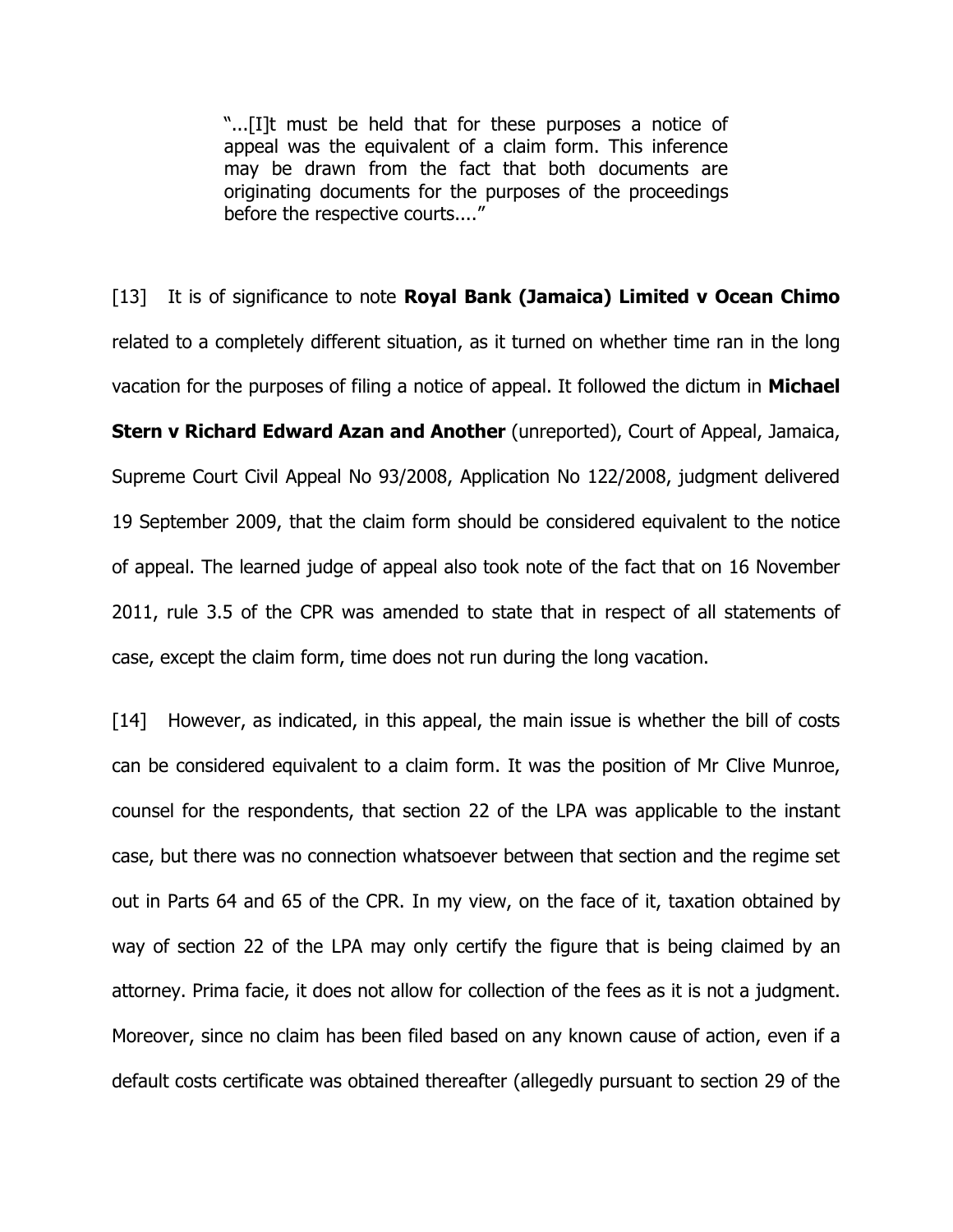LPA and Parts 64 and 65 of the CPR), the issue would still arise as to whether a claim ought to have been filed in order to obtain recovery of outstanding fees, and to get enforcement of the same, particularly, if a injunction is being requested, and an undertaking as to damages may have to be ordered (as was done in this case by Thomas J).

[15] In the event that his previous arguments were not accepted, Dr Anderson proffered alternative arguments relating to how the learned judge ought to have treated with the applicant, having obtained the "judgment" in the form of the "default costs certificate", prior to a claim having been filed. He referred to rule 8.1 of the CPR, which embraces rule 3.7 and indicates that a "document" is filed by delivering it, posting it or faxing it to the registry where the claim is proceeding or intending to proceed. He argued that pursuant to rule 11.5(3) of the CPR, an application made before a claim has been issued must be made to the registry where it is likely that the claim to which the application relates will be made. He also relied on rule 17.2(1) of the CPR which states that an interim remedy may be made at any time including before a claim has been made, and after judgment has been given. However, there are specific conditions and bases for this to be done. Rules 17.2(2), (3) and (4) read as follows:

- $"(2)$  However
	- (a) paragraph (1) is subject to any rule which provides otherwise;
	- (b) the court may grant an interim remedy before a claim has been made only if –
		- (i) the matter is urgent; or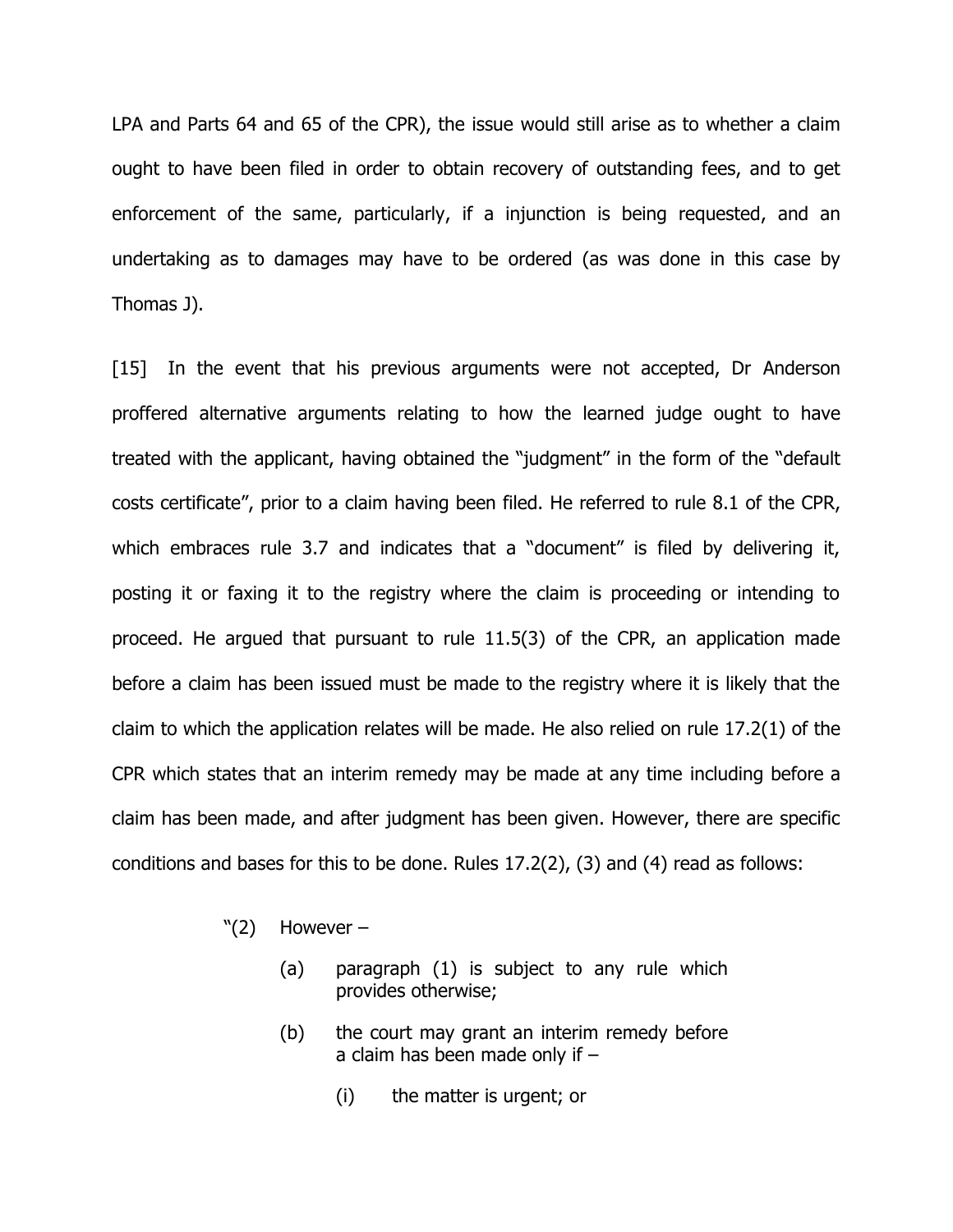- (ii) (ii) it is otherwise desirable to do so in the interests of justice;
- (c) unless the court otherwise orders, a defendant may not apply for any of the orders listed in rule 17.1(1) before filing an acknowledgment of service in accordance with Part 9.
- (3) Where the court grants an interim remedy before a claim has been issued, it must require an undertaking from the claimant to issue and serve a claim form by a specified date.
- (4) Where no claim has been issued the application must be made in accordance with the general rules about applications contained in Part 11."

[16] Dr Anderson has not shown us that any of the above requirements have been met, and even if those provisions had been complied with, it would nonetheless be a matter for L Pusey J, in the exercise of his discretion, to decide whether he was satisfied that such an interim remedy ought to have been given. In the exercise of his discretion, L Pusey J thought that the suit "as presently formulated does not lend itself to injunctive relief". We must always remember the words of Diplock LJ in the case of

**Hadmor Productions Ltd and Others v Hamilton and Others** [1982] 1 All ER 1042, with regard to the role of the appellate court when reviewing the exercise of discretion of a single judge.

[17] There are clearly issues to be determined by the full court, but I do not think that Dr Anderson has persuaded us that L Pusey J and or P Williams JA were plainly wrong. Both judges seemed to have interpreted section 22 of the LPA as requiring that a claim must be filed for the recovery of fees, and that taxation, per se, is a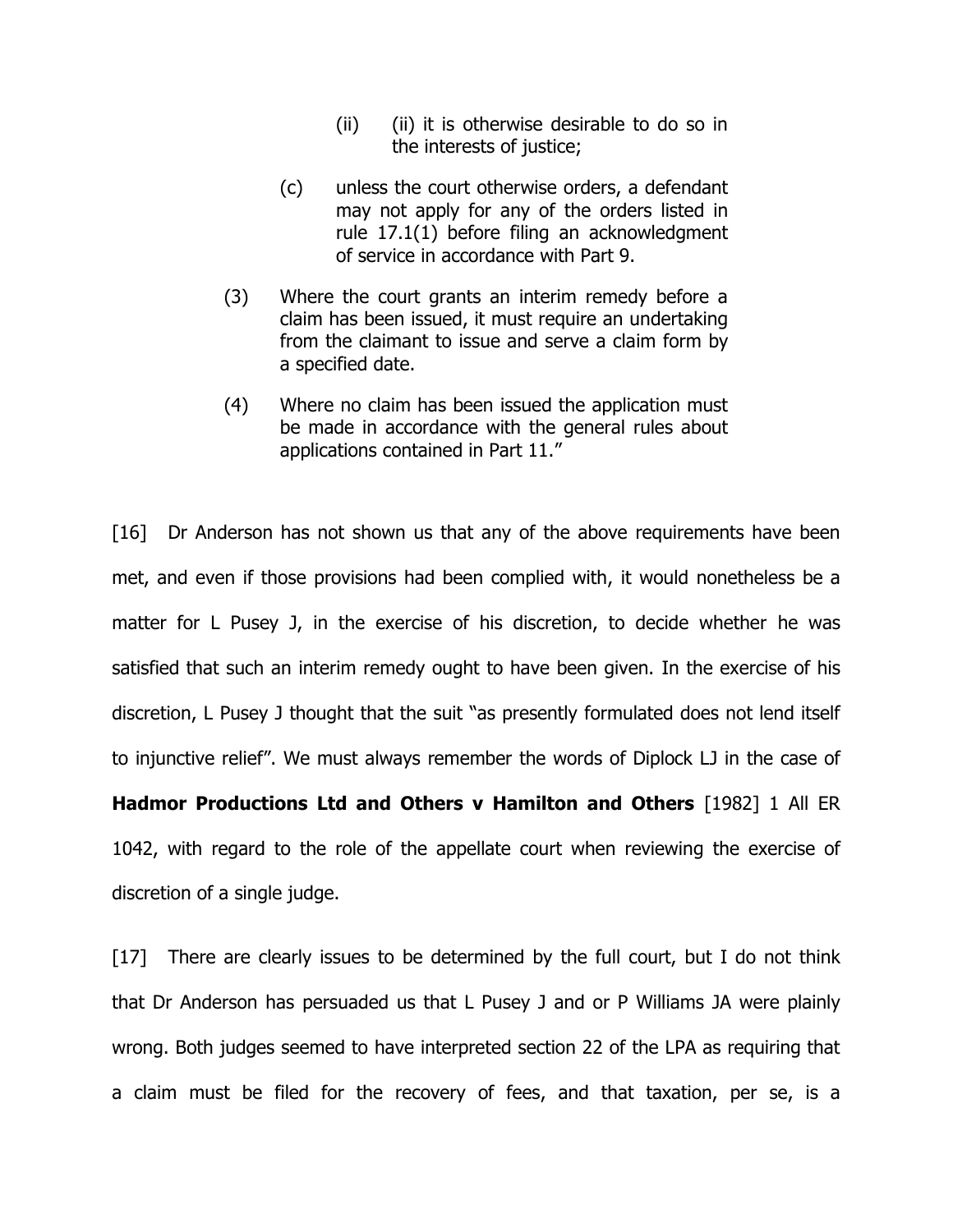quantification of fees claimed by an attorney, and not a judgment permitting enforcement thereafter. This is particularly so as it was obtained pursuant to a bill of costs and subsequent notice of taxation, and not by way of a claim between party and party, on a cause of action recognized by the court.

[18] The issue of the use of injunctive relief to keep the caveat in place, falls under the same rubric as to whether a claim form should have been filed to commence the proceedings in order for the attorney to recover his fees, obtain a judgment and thereafter enforce the same. This extends also to the question of an injunction to protect the solicitor's lien. However, this raises an additional question as to whether the facts of this case support a solicitor's lien at all, particularly, as the costs do not arise from contentious litigation proceedings, and there is no property in the hands of the attorney.

[19] We accept the dictum of Harris JA in **Barrington Earl Frankson v The General Legal Council (Ex parte Basil Whitter at the instance of Monica Whitter)** [2010] JMCA Civ 52, that where the services of the attorney had been terminated, while section 21 of the LPA would be inapplicable, recourse could be had pursuant to section 22. However, we would wish to make a comment on **Adolphy DeCordova Samuels and Others v Clough Long & Co** [2016] JMCA Civ 28. One must be careful how one draws an analogy on facts that are entirely different. We agree with Dr Anderson that that case and the case at bar are distinguishable, as the instant case does relate to an attorney/client relationship with regard to collection of outstanding fees, which was not the case in **Adolphy Samuels v Clough Long & Co**.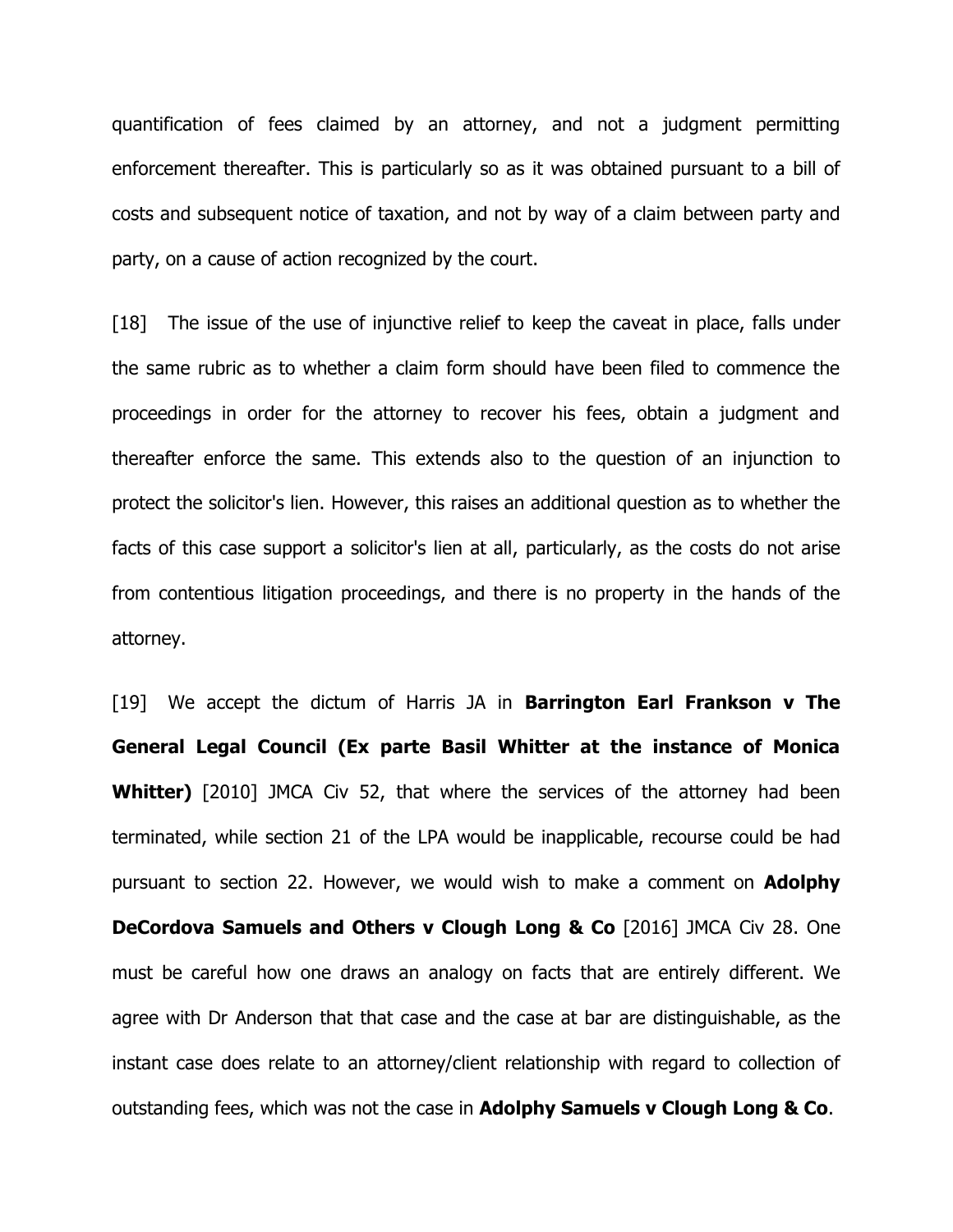[20] In that case, Clough Long & Co, who were the attorneys-at-law for the vendors in an agreement for sale, prepared, filed and served a bill of costs and notice of taxation, attempting to collect outstanding sums due from a purchaser in that agreement, which also included amounts agreed to have been paid to the firm by way of closing costs. Both counsel appearing before the Court of Appeal in that case agreed that sections 21 and 22 of the LPA could not apply. Therefore Clough Long & Co's endeavour to pursue those sections, having issued a bill of costs and notice of taxation, and then trying to collect on taxation allegedly by way of alternate relief, and not through an action for recovery of sums due on an agreement for sale, was clearly entirely inapplicable, and wrong.

[21] However, we also agree with Mr Munroe that, prima facie, it appears from **Adolphy Samuels v Clough Long & Co**, that in the attorney/client relationship, the attorney can pursue sections 21 and 22 of the LPA, but in our view, there were no details in the dicta of that case setting out exactly how that was to be done, and nothing had been said as to what effect, if any, section 29 of the LPA and Parts 64 and 65 of the CPR had on issues relating to an attorney/client relationship. Indeed, section 29 of the LPA appears to refer to rules promulgated with reference to matters concerning the LPA itself which would therefore preclude any interaction arguably between Parts 64 and 65, and section 22 of the LPA. Additionally, as one may recall, pursuant to the Supreme Court Rules promulgated in 1882 and repealed by the CPR, an action under that regime for the recovery of costs could not have been commenced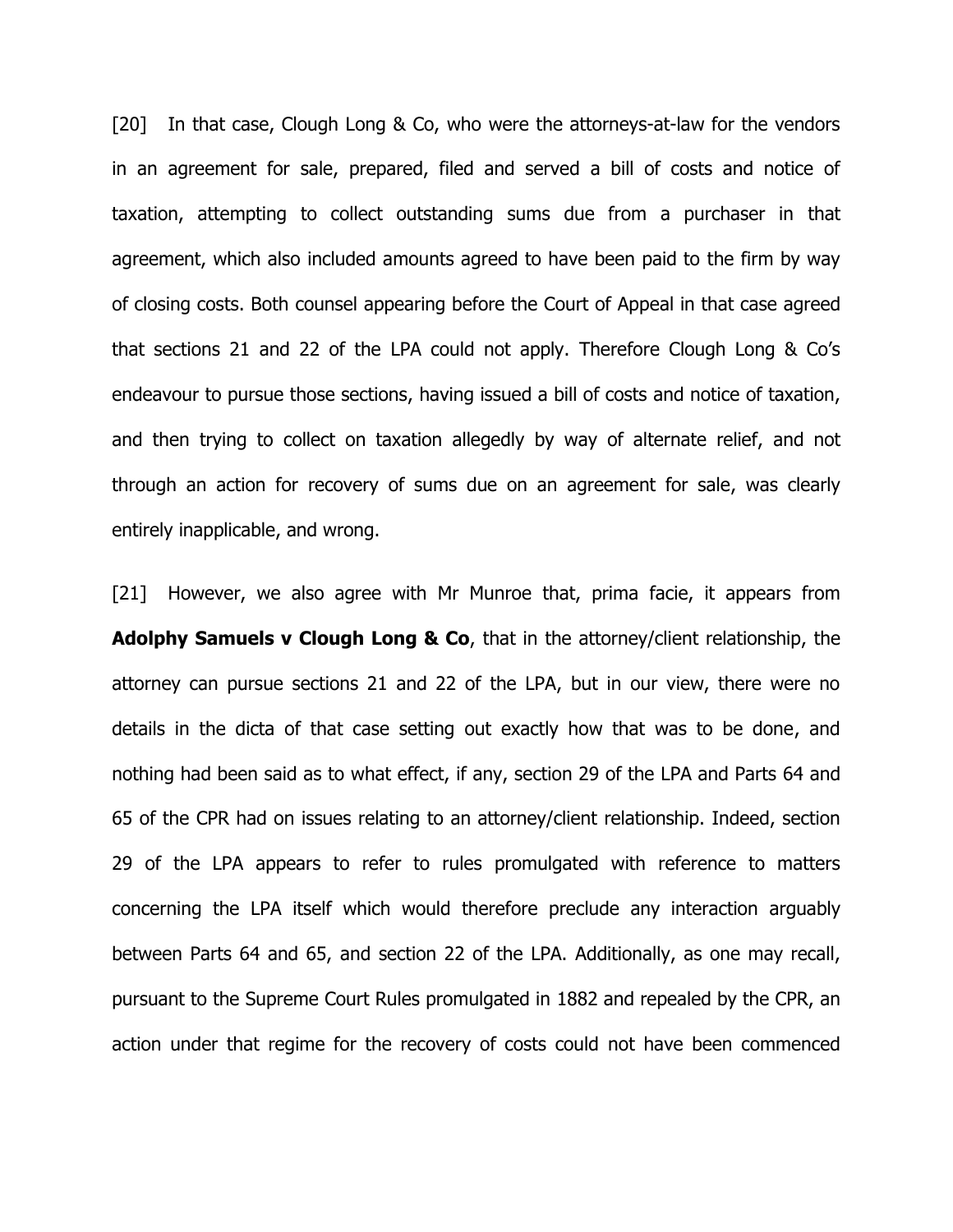until the costs had been taxed by the registrar after notice to the party intended to be charged.

[22] What is clear in the instant case is that counsel for the applicant could not point to any provision in the LPA, the CPR or CAR which specifically states that the attorney could commence collection of fees by filing a bill of costs and notice of taxation simpliciter, nor could he identify any specific expressed provision which stated that the attorney could enforce a default costs certificate as a money judgment having only filed a bill of costs and a notice of taxation. Those issues will have to be decided by the full court on appeal, but at this stage, we cannot say that there seems to be a good chance of success in showing that L Pusey J, in the exercise of his discretion, or P Williams JA, in refusing to grant an injunction, were palpably wrong.

[23] The applicant has not indicated how the order made by P Williams JA is to be varied or discharged, but we have assumed, by inference, that the injunction prayed for ought to be in the terms ordered by Thomas J which order was discharged by L Pusey J. Additionally, if the caveat has lapsed and the property has been sold, then the applicant would wish that the proceeds should be restrained, and also that the caveat in relation to all the other properties named therein, should be removed. However, this latter order would have required much more information to have been submitted to the court, such as the values of the properties and the potential prejudice to the parties.

[24] As a consequence, we are constrained to make the following orders: